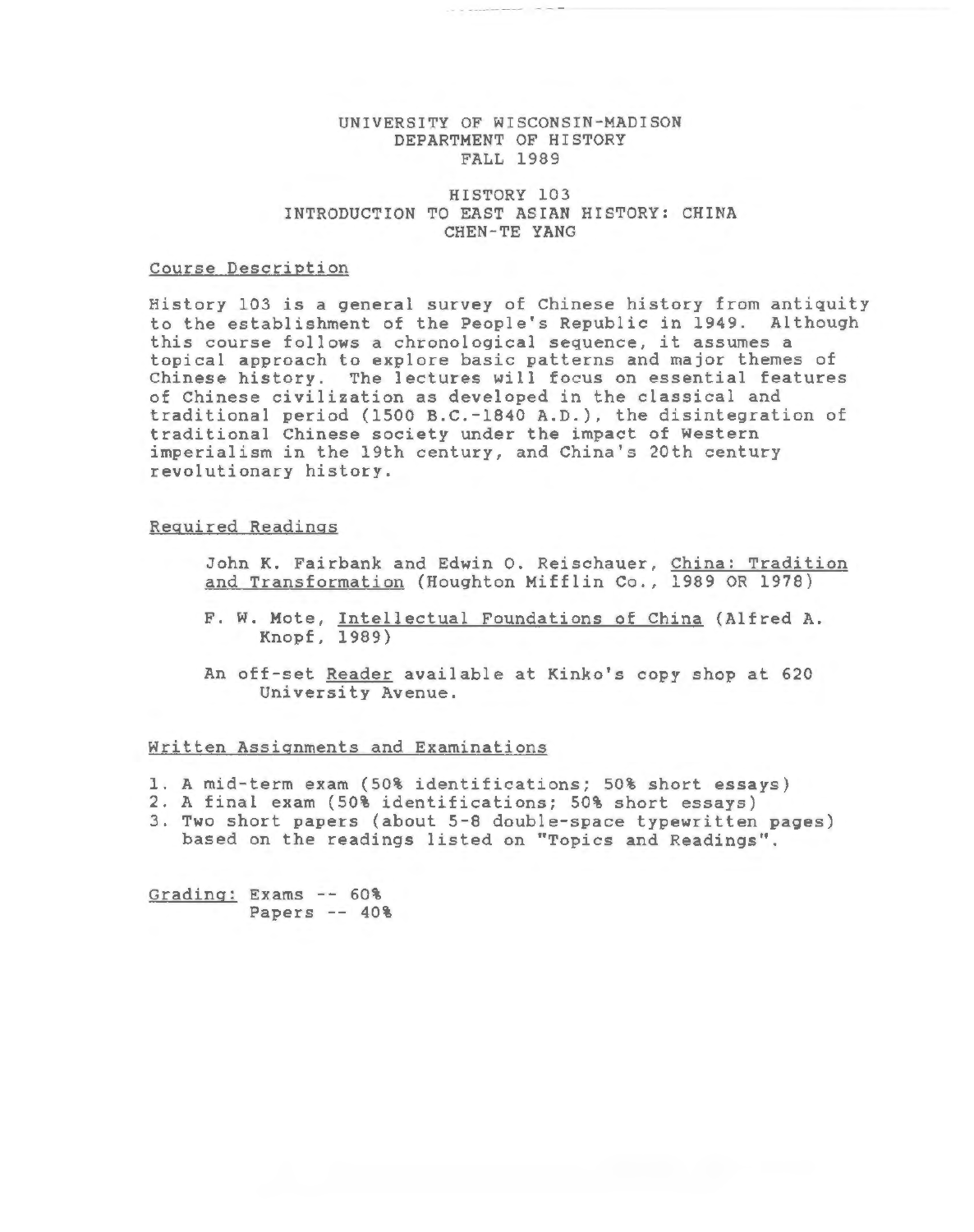History 103: (August-December, 1989)

Schedule of Lecture and Required Reading

Sep. 6-8:

1. Introduction

2. The setting: Some General Remarks

Reading: Fairbank, China: Tradition and Transformation, chap. 1

3. The Beginning of Chinese Civilization: Archaeological Discoveries

Readings: Kwang-chih Chang, "From Archaeology to History: the Neolithic Foundations of Chinese Civilization" & Derk Bodde, "Myths of Ancient China", Reader

# Sep. 11-15:

4. Shang Religion: Ancestor Worship and the Prototype of Familial State

Reading: Fairbank, China: Tradition and Transformation, chap. 2

5. The Establishment of the Chou Dynasty

Sep. 18-22:

6. The Decline of the Chou Dynasty: Social and Political Background for the Rise of the Hundred Schools

Reading: Fairbank, China: Tradition and Transformation, chap. 3

7. Intellectual Foundations of the Hundred Schools

Reading: Mote, Intellectual Foundations of China, chaps. 1-2

Sep. 25-29:

8. Confucianism: Confucius and Mencius

Reading: Mote, Intellectual Foundations of China, chap. 3

2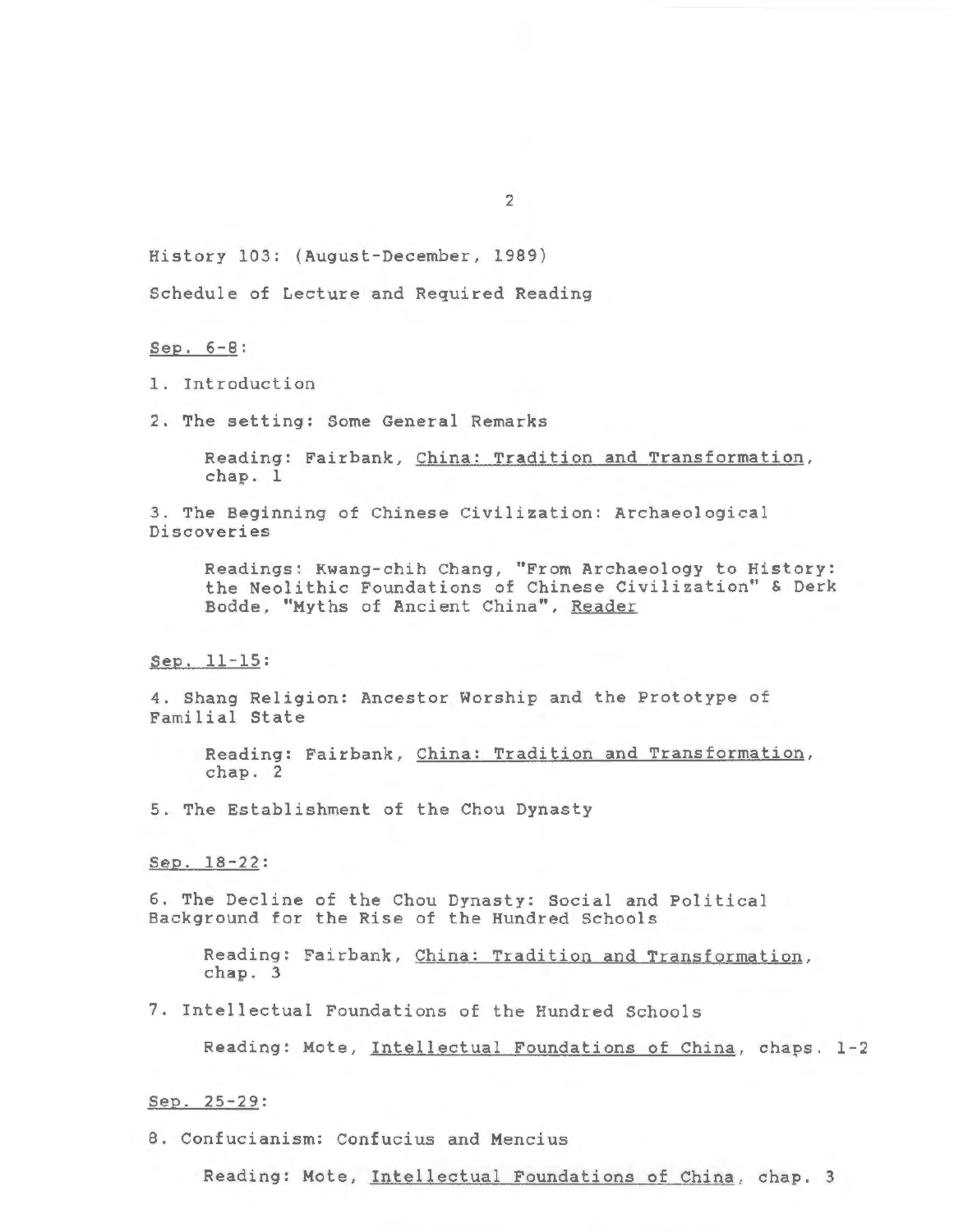Oct. 2-6:

9. Classical Taoism

Reading: Mote, Intellectual Foundations of China, chap. 4

10. Legalism: Hsun-tzu and Han Fei

Reading: Mote, Intellectual Foundations of China, chap. 7

# Oct. 9-13:

- 11 . The Rise of the Chinese Empire:
- (I) the Establishment of the Ch ' in and Han Dynasties

Reading: Fairbank, China: Tradition and Transformation, chap. 4

(II) Imperial Confucianism

Readings: "The Interaction of Yin and Yang" & Yu-ch'uan Wang, "The Central government of the Former Han Dynasty", Reader

#### Oct. 16-20:

12. The Period of Disunity

Readings: "Rules for Visiting" & Lien-sheng Yang, "Great Families of Eastern Han", Reader

13. Challenges to the Imperial System and the Coming of Buddhism

Reading: Fairbank, China: Tradition and Transformation, chap. 5

Oct. 23-27: (Oct. 27: Mid-term exam & the first paper due)

14. The Reunification of the Chinese Empire

Reading: Fairbank, China: Tradition and Transformation, chap. 6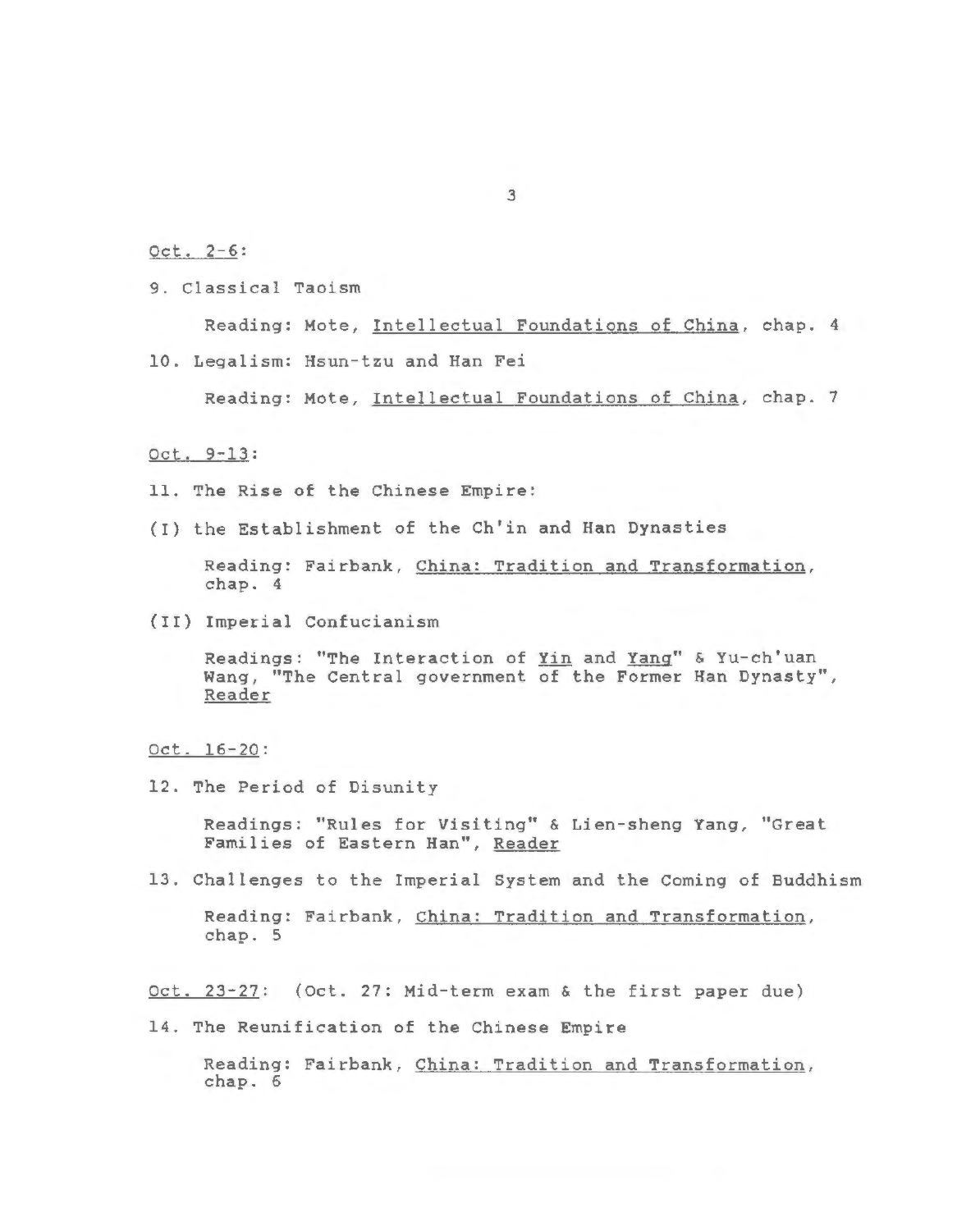15. Basic Features of Chinese Political Structure and the Civil Examination System

Reading: Ping-ti Ho, "Social Composition of the Ming-Ch'ing Ruling Class", Reader

Oct. 30-Nov. 3:

16. Social Structure in Traditional China

Readings: G. William Skinner, "Chinese Peasants and the Closed Community: an Open and Shut Case," F. W. Mote, "The City in Traditional Chinese Civilization", & Yu-kung Kao, "Peasant Rebellion in China," Reader

17. Economic Development in Traditional China

Readings: Fairbank, China: Tradition and Transformation, chaps. 7-8 & Jung-pang Lo, "The Emergence of China as a Sea Power during the Late Sung and Early Yuan Periods."

#### Nov. 6-10:

18. China on The Eve of Western Intrusion

Reading: Fairbank, China: Tradition and Transformation, chaps. 9, 10 (pp. 258-269)

19. Early Sino-Western Relations and the Opium Wars

Reading: Fairbank, China: Tradition and Transformation, chap. 10 (pp. 269-306)

Nov. 13-17:

20. Imperialism in China

Reading: Fairbank, China: Tradition and Transformation, chap. 12

21. The Taiping Rebellion